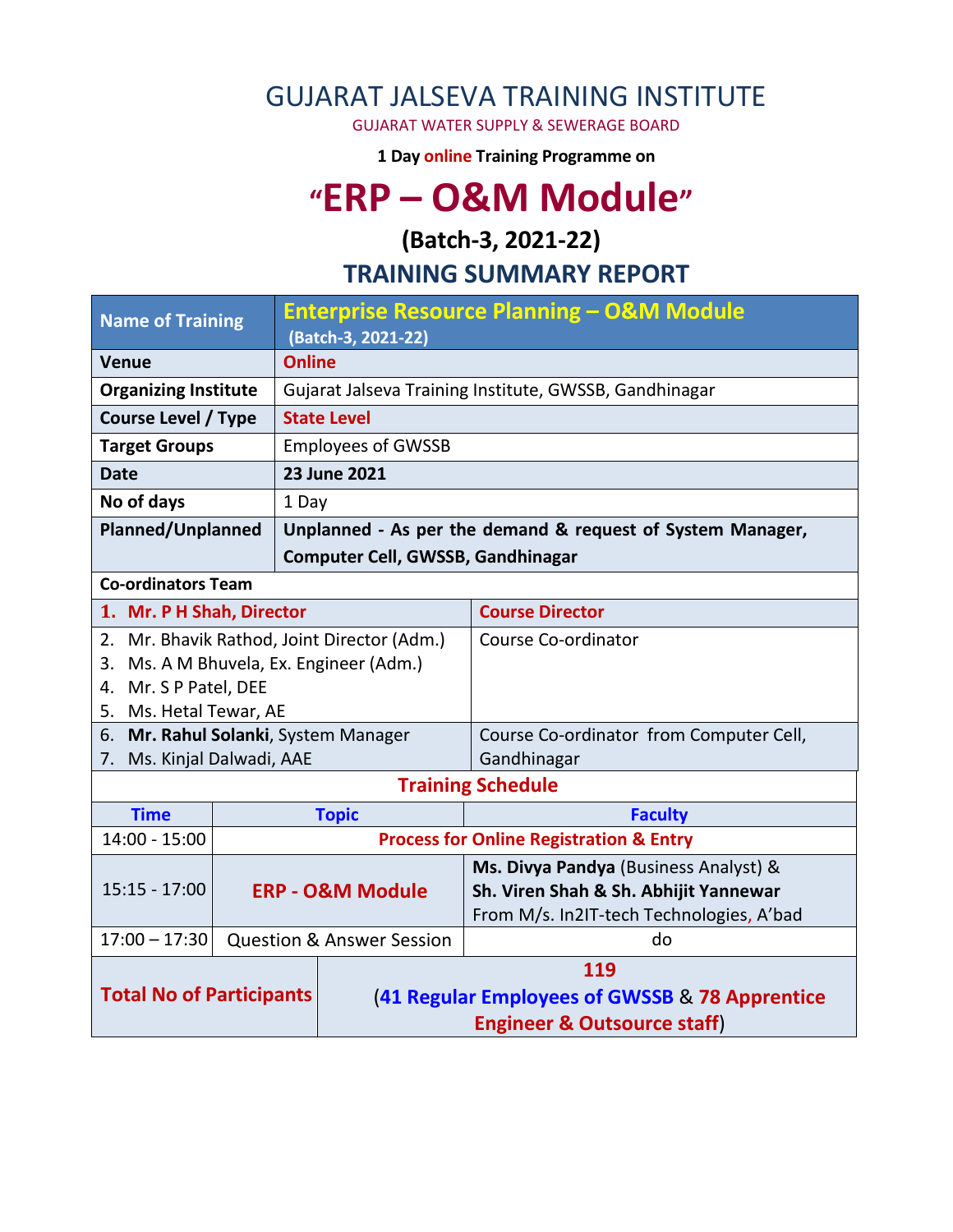### **List of Regular Employees of GWSSB**

| No.                     | <b>CPF NO.</b>     | <b>Name</b>                                         | <b>Designation</b> | <b>Office &amp; Place</b> |
|-------------------------|--------------------|-----------------------------------------------------|--------------------|---------------------------|
| $\mathbf{1}$            | <b>GWSSB/10398</b> | AJAYKUMAR GANESHBHAI NAGARIYA                       | DEE (C)            | PHC, Palanur              |
| $\overline{\mathbf{2}}$ |                    | <b>AKSHAY GOVINDLAL PATEL</b>                       | AAE (C)            | PHSSD, Radhanpur          |
| 3                       | <b>GWSSB/10124</b> | AMITKUMAR DINESHBHAI DHOKIYA                        | AE(G)              | PHWD, Bhuj                |
| $\overline{\mathbf{4}}$ | GWSSB/10263        | <b>ANANDKUMAR SURESHKUMAR</b><br><b>PARMAR</b>      | DEE (C)            | PHSSD, Sami               |
| 5                       | <b>GWSSB/2473</b>  | ANANTPRAKASH JANKIPRASAD<br><b>TIWARI</b>           | EE(C)              | PHWD, Bhuj                |
| 6                       | GWSSB/10703        | ANJANA RAJENDRASINH RATHOD                          | AAE (M)            | <b>PHMSD, Anand</b>       |
| $\overline{\mathbf{z}}$ | <b>GWSSB/4697</b>  | ASHITKUMAR AMRUTLAL VAGHELA                         | <b>Oversear</b>    | PHSSD, Banni              |
| 8                       | <b>GWSSB/2681</b>  | ASHOK GOBARBHAI VANARA                              | SE(C)              | PHC, Bhuj                 |
| $\boldsymbol{9}$        | <b>GWSSB/2406</b>  | <b>ASHOK PRABHULAL MAHESHWARI</b>                   | DEE (C)            | PHC, Anjar                |
| 10                      | GWSSB/10499        | BALDEVBHAI DAMJIBHAI PRAJAPATI                      | AE(C)              | PHSSD, Tarapur            |
| 11                      | <b>GWSSB/3785</b>  | <b>BHARAT ANANTPRASAD VYAS</b>                      | AAE (M)            | PHMSD, Junagadh           |
| 12                      | GWSSB/10611        | <b>BHAVIN MAHENDRABHAI HALARI</b>                   | AAE (M)            | PHMSD, Junagadh           |
| 13                      |                    | <b>BHUMIBEN RAKESHBHAI CHAUHAN</b>                  | AAE(G)             | PHSSD, Modasa             |
| 14                      |                    | DHARA RAJNIKANT PATEL                               | AAE(G)             | PHSSD, Harij              |
| 15                      |                    | DIVYANG HIRALAL BHARGAV                             | AAE(G)             | PHSSD, Kalavad            |
| 16                      | <b>GWSSB/10116</b> | ISWARBHAI SAMATABHAI CHAUHAN                        | AAE(G)             | PHSSD, Vav                |
| 17                      |                    | <b>JANAK VINOD SANALIYA</b>                         | AAE(G)             | PHSSD, Patdi              |
| 18                      | <b>GWSSB/10260</b> | <b>JIGARBHAI ARVINDBHAI PATEL</b>                   | AE(C)              | PHWD, Patan               |
| 19                      |                    | <b>JIGNESHKUMAR VALLABHBHAI</b><br><b>DEVGANIYA</b> | AAE (M)            | PHMD, Bhuj                |
| 20                      |                    | KAUSHIK MANILAL PANCHAL                             | AAE(G)             | PHSSD, Bhuj               |
| 21                      | <b>GWSSB/10126</b> | KAUSHIKKUMAR JAYSUKHLAL<br><b>VAGHELA</b>           | DEE (C)            | Zone-4, Kutch             |
| 22                      | GWSSB/10624        | KETANBHAI RAMESHBHAI PATEL                          | AAE(G)             | PHSSD, Harij              |
| 23                      |                    | <b>KHUSHBUBEN MAHESHBHAI</b><br><b>HIRVANIYA</b>    | AE(C)              | PHWD, Bhachau             |
| 24                      | <b>GWSSB/2246</b>  | MAGANBHAI GOPALBHAI RATHOD                          | DEE (C)            | PHSSD, Bhachau            |
| 25                      | <b>GWSSB/10101</b> | MAHESHBHAI CHAMANLAL PARMAR                         | AAE(G)             | PHWD, Deesa               |
| 26                      |                    | MAHESHKUMAR MAFATLAL PATEL                          | AE(C)              | PHSSD, Bhachau            |
| 27                      |                    | <b>MANVIR PRABHATBHAI JALU</b>                      | AAE (M)            | PHMSD, Jasdan             |
| 28                      |                    | MAYUR KHENGARBHAI MAKWANA                           | AAE (C)            | PHSSD-2, Rapar            |
| 29                      |                    | <b>MEET GOVINDBHAI PATEL</b>                        | AAE (M)            | PHMSD, Jasdan             |
| 30                      |                    | MEGHASUMAN MAHENDRA PANDIT                          | AE(G)              | PHWD, Anjar               |
| 31                      |                    | NIRALI DINESHKUMAR PATEL                            | AAE(G)             | PHWD, Patan               |
| 32                      |                    | NISHANKUMAR HARESHBHAI PATEL                        | AAE(G)             | PHSSD, Anjar              |
| 33                      |                    | PRADEEP NARENDRASINH BAMANIYA                       | AAE(G)             | PHS Civil Unit, Jhalod    |
| 34                      | GWSSB/10087        | PURVANGI ASHWINBHAI GOSAI                           | DEE (M)            | PHMSD-1, Rajkot           |
| 35                      | <b>GWSSB/10125</b> | RAHUL MAVJIBHAI SOLANKI                             | DEE (C)            | PHSSD, Mundra             |
| 36                      | $\blacksquare$     | RAVJI GANGABHAI VIRDA                               | AAE(G)             | PHSSD, Mundra             |
| 37                      |                    | RUTUL JAYANTILAL MEWADA                             | AE(C)              | PHWD, Bhachau             |
| 38                      | <b>GWSSB/10108</b> | SHAILESHKUMAR DEVABHAI PARMAR                       | AAE (M)            | PHMSD-2, Rajkot           |
| 39                      | <b>GWSSB/10520</b> | <b>SUNIL JAYNTIBHAI PATEL</b>                       | DEE (C)            | Zone-4, Kutch             |
| 40                      |                    | VARSHA KASTURBHAI DAMOR                             | AAE(G)             | PHSSD-2, Rajkot           |
| 41                      | <b>GWSSB/10107</b> | VIKARMABHAI BATUKBHAI PARVADA                       | AAE (M)            | PHMSD, Junagadh           |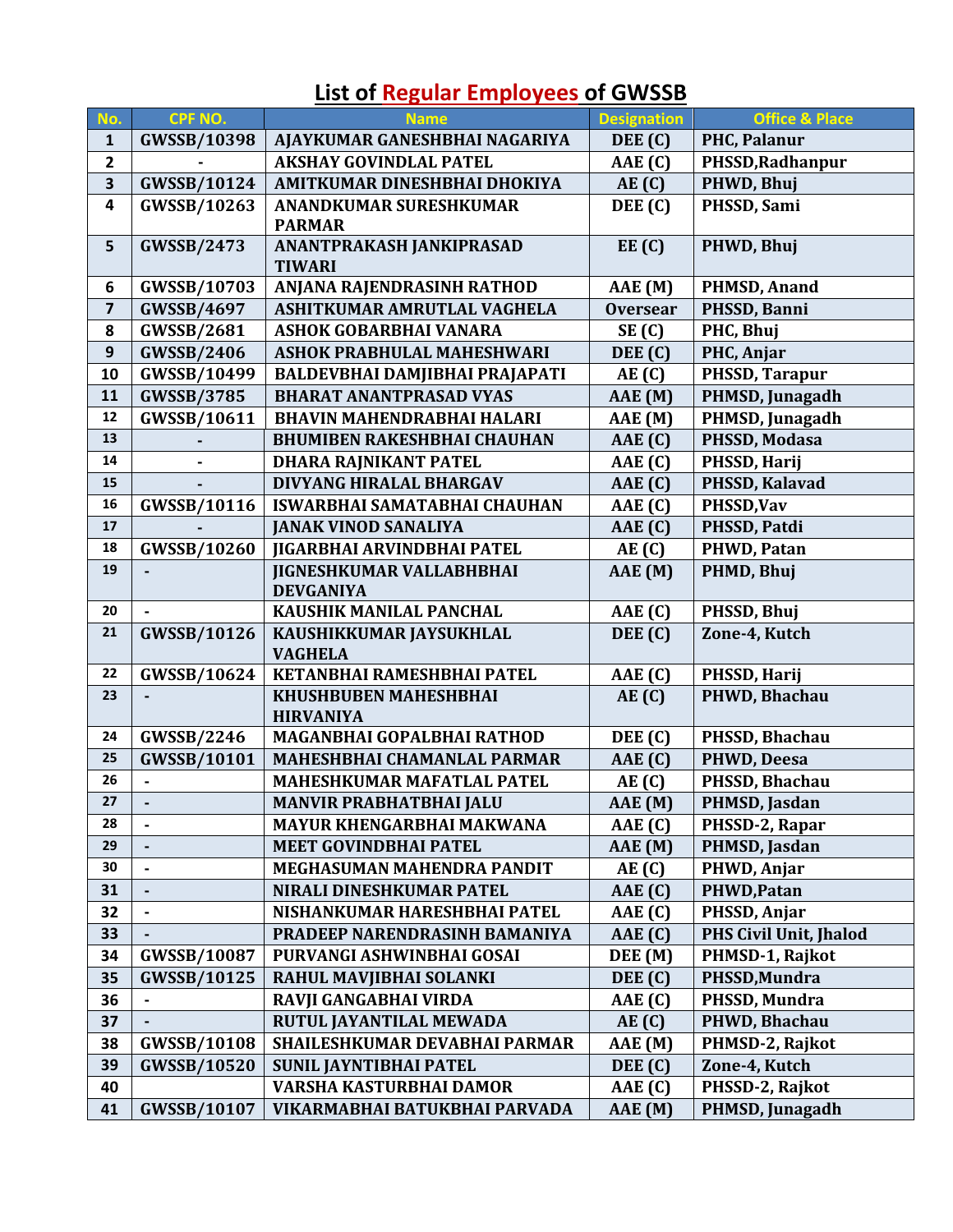# **List of Employees (Outsource staff/Apprentice Engineer)**

| No.                     | <b>Name</b>                                              | <b>Designation</b>          | <b>Office &amp; Place</b>          |
|-------------------------|----------------------------------------------------------|-----------------------------|------------------------------------|
| $\mathbf{1}$            | <b>ABHAY SEKARAN</b>                                     | Appr. Engg.                 | PHMSD, Ahmedabad                   |
| $\mathbf 2$             | AKSHAR LALJIBHAI CHHAYANI                                | Appr. Engg.                 | PHMSD, Jasdan                      |
| $\overline{\mathbf{3}}$ | AMITKUMAR RASIKBHAI PATEL                                | Appr. Engg.                 | PHSSD, Dhrangadhra                 |
| 4                       | AMRINBANU MAKSUDALI SAIYED                               | Appr. Engg.                 | PHSSD, Anand                       |
| $\sf 5$                 | ANJALI RAJESHBHAI ZALA                                   | Appr. Engg.                 | PHWD, Vadodara                     |
| 6                       | <b>ARPIT MAHENDRABHAI GOR</b>                            | Appr. Engg.                 | PHSSD, Bhachau                     |
| $\overline{\mathbf{z}}$ | ASHVIN JITUBHAI BALASARA                                 | <b>Jr. Office Assistant</b> | PHMSD, Jasdan                      |
| 8                       | <b>BHAUMIKKUMAR KANUBHAI</b>                             | Appr. Engg.                 | <b>PHMSD, Anand</b>                |
|                         | <b>PRAJAPATI</b>                                         |                             |                                    |
| 9                       | <b>DARSHIT BHARATBHAI</b>                                | Appr. Engg.                 | PHMSD-2, Rajkot                    |
|                         | <b>MAKADIYA</b>                                          |                             |                                    |
| 10                      | DIVYESH PRAVINBHAI KORIYA                                | Appr. Engg.                 | PHSSD, Bhuj                        |
| 11                      | <b>DIVYESHKUMAR</b>                                      | Appr. Engg.                 | PHSSD, Dabhoi                      |
|                         | RAJENDRAKUMAR KHARVA                                     |                             |                                    |
| 12<br>13                | <b>GRISHMA A KELA</b>                                    | <b>Outsourcing Engg.</b>    | PHWD, Bhachau                      |
| 14                      | HARDIK NARESHBHAI PANJWANI<br><b>HARSH DILIPBHAI MOR</b> | Appr. Engg.                 | PHMD, Bhavnagar<br>PHMSD-2, Rajkot |
| 15                      | <b>HEMA AVADHESHKUMAR</b>                                | Appr. Engg.<br>Appr. Engg.  | PHMSD, Bhuj                        |
|                         | <b>CHATURVEDI</b>                                        |                             |                                    |
| 16                      | HINA NAGSHIBHAI MAHESHWARI                               | Appr. Engg.                 | PHSSD, Anjar                       |
| 17                      | HIRALBEN RAMESHBHAI BAROT                                | Appr. Engg.                 | Pre. Vigi. Cell, Vadodara          |
| 18                      | HIREL ASHOKBHAI PRAJAPATI                                | Appr. Engg.                 | PHMSD, Bhachau                     |
| 19                      | <b>HIREN VALJI VEKARIYA</b>                              | Appr. Engg.                 | PHSSD, Mandvi-Kutch                |
| 20                      | HIRENKUMAR SHANKARBHAI                                   | Appr. Engg.                 | PHSSD, Anjar                       |
|                         | <b>RALOLIYA</b>                                          |                             |                                    |
| 21                      | <b>JALPESH MENSIBHAI SOLANKI</b>                         | Appr. Engg.                 | PHSSD, Bhuj                        |
| 22                      | <b>JAYKUMAR HASMUKHBHAI DAVE</b>                         | Appr. Engg.                 | PHC, Vadodara                      |
| 23                      | <b>JAYRAJKUMAR ISHVARBHAI</b>                            | Appr. Engg.                 | PHSSD, Limkheda                    |
|                         | <b>BATHA</b>                                             |                             |                                    |
| 24                      | <b>IAYSHEEL HITENDRA RAWAL</b>                           | Appr. Engg.                 | PHSSD, Bhuj                        |
| 25                      | <b>JAYSINH MAHENDRASINH</b>                              | Appr. Engg.                 | PHSSD, Bhuj                        |
|                         | <b>JETHWA</b>                                            |                             |                                    |
| 26                      | <b>JEET HARESHKUMAR KALARIYA</b>                         | Appr. Engg.                 | PHSSD-2, Morbi                     |
| 27                      | <b>JIGARKUMAR RAMANLAL</b><br><b>PRANAMI</b>             | Appr. Engg.                 | PHSSD, Modasa                      |
| 28                      | <b>KARANKUMAR SATISHBHAI</b>                             | Appr. Engg.                 | PHSSD, Sami                        |
|                         | <b>RAVAT</b>                                             |                             |                                    |
| 29                      | KAUSHIK NARSHIBHAI JETHAVA                               | Appr. Engg.                 | PHMSD, Bhachau                     |
| 30                      | <b>KEDARKUMAR MAHESHBHAI</b>                             | Appr. Engg.                 | PHSSD, Karjan                      |
|                         | <b>DARJI</b>                                             |                             |                                    |
| 31                      | KHUSHALI PARESHBHAI VYAS                                 | Appr. Engg.                 | PHWD, Anjar                        |
| 32                      | KINJAL JITENDRABHAI DAVE                                 | Appr. Engg.                 | PHC, Bhuj                          |
| 33                      | KRISHNA SHAILESHBHAI PARMAR                              | Appr. Engg.                 | PHSSD, Dhrol                       |
| 34                      | <b>KULDEEPSINH NIRMALSINH</b>                            | Appr. Engg.                 | PHSSD, Dhrol                       |
|                         | <b>JADEJA</b>                                            |                             |                                    |
| 35                      | <b>MAHAMADTASLIM HANIFBHAI</b>                           | Appr. Engg.                 | PHSSD, Patdi                       |
|                         | <b>SIDDIKI</b>                                           |                             |                                    |
| 36                      | MAYANK PRAFULBHAI LALVANI                                | Appr. Engg.                 | PHWD, Morbi                        |
| 37                      | <b>MAYUR DANABHAI GADHADARA</b>                          | Appr. Engg.                 | PHMSD, Jasdan                      |
| 38                      | <b>MAYURKUMAR AMARSINH</b>                               | Appr. Engg.                 | PHSSD, Jhalod                      |
|                         | <b>DAMOR</b>                                             |                             |                                    |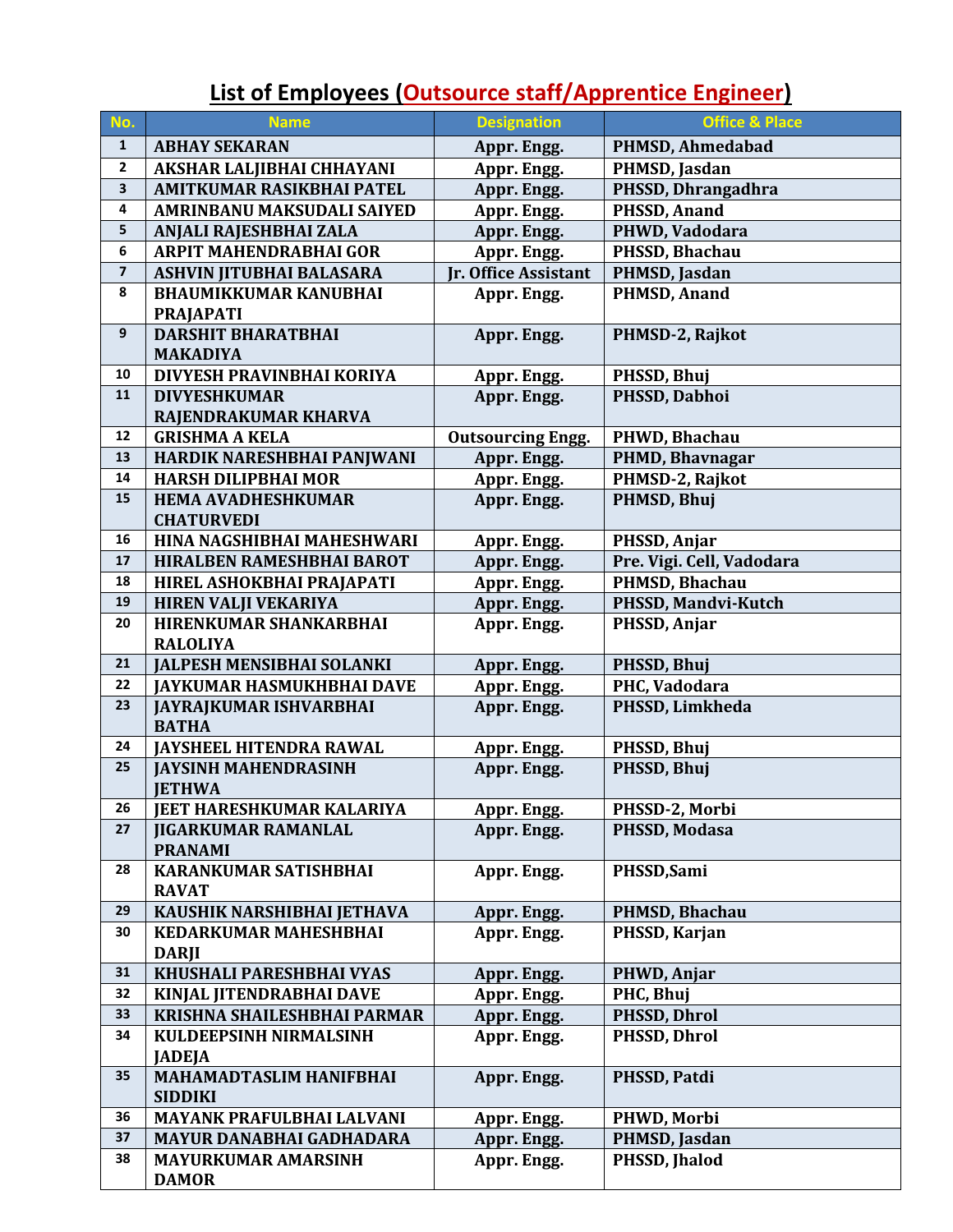| No. | <b>Name</b>                       | <b>Designation</b> | <b>Office &amp; Place</b> |  |
|-----|-----------------------------------|--------------------|---------------------------|--|
| 39  | MILAN RAJESHBHAI MAKWANA          | Appr. Engg.        | PHMSD-1, Rajkot           |  |
| 40  | <b>MITTALBEN BHARTSINH PARMAR</b> | Appr. Engg.        | <b>PHSSD, Dahod</b>       |  |
| 41  | NANDISH SATISHKUMAR PANDYA        | Appr. Engg.        | PHSSD, Bhuj               |  |
| 42  | <b>NEEL MAHESHKUMAR GOR</b>       | Appr. Engg.        | PHC, Bhuj                 |  |
| 43  | NIMESH SURESHBHAI PATEL           | Appr. Engg.        | PHSSD, Patdi              |  |
| 44  | NIRALI BIPINKUMAR SOMAIYA         | Appr. Engg.        | PHSSD, Mandvi-Kutch       |  |
| 45  | <b>NISARG JAYESHKUMAR JOSHI</b>   | Appr. Engg.        | <b>PHMSD, Anand</b>       |  |
| 46  | NISARGKUMAR UMESHBHAI VYAS        | Appr. Engg.        | PHWD, Modasa              |  |
| 47  | PARTH JAGDISHBHAI SHARMA          | Appr. Engg.        | PHMSD, Ahmedabad          |  |
| 48  | PARTH JITENDRABHAI ODHAVANI       | Appr. Engg.        | PHSSD, Mandvi-Kutch       |  |
| 49  | PARTH PANKAJBHAI MAKWANA          | Appr. Engg.        | PHMSD, Ahmedabad          |  |
| 50  | PARTH TARUNBHAI RATHOD            | Appr. Engg.        | PHSSD, Anjar              |  |
| 51  | POOJABEN MAHADEVBHAI SAPRA        | Appr. Engg.        | PHWD, Surendranagar       |  |
| 52  | RAJ LAXMANBHAI MAVANI             | Appr. Engg.        | PHWD, Nakhtrana           |  |
| 53  | RAJESH DEVJIBHAI KANJARIYA        | Appr. Engg.        | PHSSD, Kalavad            |  |
| 54  | RAJIV VINODBHAI VYAS              | Appr. Engg.        | PHMD, Bhavnagar           |  |
| 55  | RAKHI HIRALAL HADIYA              | Appr. Engg.        | PHC, Bhuj                 |  |
| 56  | RANJANEE NATHABHAI BALVA          | Appr. Engg.        | PHSSD, Jamngar            |  |
| 57  | RAVI RAMESHBHAI ROKAD             | Appr. Engg.        | PHMSD-1, Rajkot           |  |
| 58  | RIDDHI NILESHBHAI PANDYA          | Appr. Engg.        | PHSSD, Kalavad            |  |
| 59  | ROJAR YASHVANTBHAI AHARI          | Appr. Engg.        | PHMSD-2, Rajkot           |  |
| 60  | RUTURAJSINH BALVANTSINH           | Appr. Engg.        | PHSSD, Jamngar            |  |
|     | <b>SODHA</b>                      |                    |                           |  |
| 61  | <b>SAGAR PRAVIN SOLANKI</b>       | Appr. Engg.        | PHMSD, Anjar              |  |
| 62  | SAMARPIT SUNILKUMAR MUNIYA        | Appr. Engg.        | PHSSD, Dahod              |  |
| 63  | <b>SHARDABEN GHEMARBHAI</b>       | Appr. Engg.        | PHSSD, Vadgam             |  |
|     | <b>MAHIWAL</b>                    |                    |                           |  |
| 64  | <b>SHITALBEN GAMBHIRSINH</b>      | Appr. Engg.        | PHWD, Surendranagar       |  |
|     | <b>PARMAR</b>                     |                    |                           |  |
| 65  | <b>SHUBHAM RAJESH SINGH</b>       | Appr. Engg.        | PHMSD, Anjar              |  |
| 66  | SHWETAL RAJENDRABHAI              | Appr. Engg.        | PHWD, Bhachau             |  |
|     | <b>CHAUDHARI</b>                  |                    |                           |  |
| 67  | <b>SNEHA SURESHBHAI GOR</b>       | Appr. Engg.        | PHMSD, Bhuj               |  |
| 68  | <b>SUNNY FULCHANDBHAI</b>         | Appr. Engg.        | PHSSD, Bhachau            |  |
|     | <b>PRAJAPATI</b>                  |                    |                           |  |
| 69  | TEJASKUMAR JIGNESHKUMAR           | Appr. Engg.        | PHC, Nadiad.              |  |
|     | <b>ZALA</b>                       |                    |                           |  |
| 70  | UBEDAHEMADRAZA FIRDOSMIYA         | Appr. Engg.        | PHSSD, Tarapur            |  |
|     | <b>MALEK</b>                      |                    |                           |  |
| 71  | UJJWAL MAHENDRABHAI SUTHAR        | Appr. Engg.        | PHSSD, Savli              |  |
| 72  | <b>UMESH SHANKARBHAI BARIYA</b>   | Appr. Engg.        | PHC, Nadiad.              |  |
| 73  | <b>UMESH TEJABHAI MANANI</b>      | Appr. Engg.        | PHMSD, Bhachau            |  |
| 74  | <b>VARU VIPUL BALRAM</b>          | Appr. Engg.        | Zone-4, Kutch             |  |
| 75  | VATSALYA MANSUKHLAL               | Appr. Engg.        | PHSSD, Gandhidham         |  |
|     | <b>MAHETA</b>                     |                    |                           |  |
| 76  | VIRALIKUMARI JAYESHKUMAR          | Appr. Engg.        | PHWD, Surendranagar       |  |
|     | <b>SANGHAVI</b>                   |                    |                           |  |
| 77  | VISHAL DHANA KAGI                 | Appr. Engg.        | PHSSD, Bhachau            |  |
| 78  | YASIRARFAT KHAN PATHAN            | Appr. Engg.        | PHSSD, Dahod              |  |